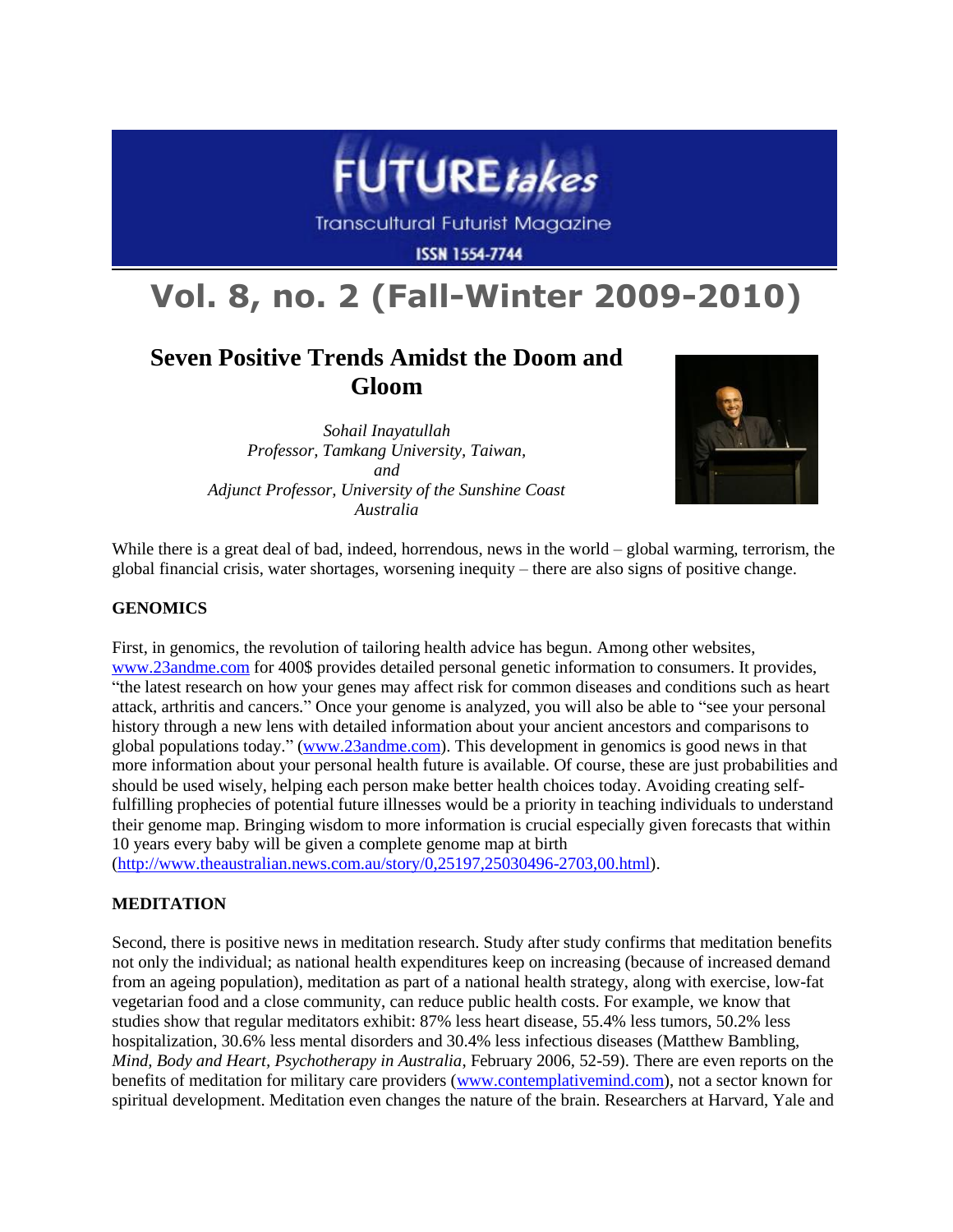MIT have found that brain scans reveal that experienced meditators boasted increased thickness in parts of the brain that dealt with attention and processing sensory input. The structure of the adult brain can thus change, suggests the research [\(http://www.physorg.com/news10312.html\)](http://www.physorg.com/news10312.html). Indeed, research as well suggests that through meditation we can train ourselves to be more compassionate toward others. It appears that cultivating compassion and kindness through meditation affects brain regions that can make a person more empathetic to other peoples' mental states, say researchers at the University of Wisconsin-Madison [\(http://www.news.wisc.edu/14944\)](http://www.news.wisc.edu/14944)

While we have had anecdotal evidence of the importance of meditation, developments in MRI scanning have taken the research to new levels providing us with visual and repeatable (scientific) evidence.

# **SPIRITUALITY**

Third, we are witnessing a rise in the significance of spirituality as a worldview and as a practice. Spirituality is defined broadly as a practice that brings inner peace and love for self and the transcendent as well as being inclusive of others, that is, it does not claim to be exclusive or in a hierarchy of who is above and who is below. In their book, *The Cultural Creatives* [\(www.culturalcreatives.org\)](http://www.culturalcreatives.org/), Paul Ray and Sherry Anderson go so far as to say that up to 25% of those in OECD nations now subscribe to a new worldview with spirituality as a central feature. Over time this worldview will likely have increasingly tangible impacts on economic, transport and governance systems.

In their book, *A Spiritual Audit of Corporate America* (San Francisco, Jossey-Bass, 1999), Ian Mitroff and Elizabeth Denton found "spirituality as one of the most important determinants of performance." Of the 200 companies surveyed, sixty percent believed that spirituality was a benefit provided no particular view of religion was pushed.

Georgeanne Lamont's research in the UK at 'soul-friendly' companies – including Happy Computers, Bayer UK, Natwest, Microsoft UK, Scott Bader, Peach Personnel – found lower than average absenteeism, sickness and staff turnover – which saved the businesses money. In one example, Broadway Tyres introduced spiritual practices, and absenteeism dropped from twenty-five/thirty percent to two percent.

And, research shows a positive correlation between spiritual organisations and the bottom line – organisations that can inspire employees to a 'higher cause' tend to have enhanced performance because of the increased motivation and commitment this tends to generate. [\(http://www.managementtoday.co.uk/news/603309/organisational-spirituality-fad/\)](http://www.managementtoday.co.uk/news/603309/organisational-spirituality-fad/).

#### **HEALTHY AND GREEN CITIES**

Fourth, we are seeing that while many problems are too big for national governments, local governance is thriving. Many cities are taking the future to heart. In Australia for example, Future 2030 city projects are slowly becoming part of the norm (Brisbane, the Gold Coast, Sunshine Coast, Logan City, for example). Cities are broadening democracy to include visioning. Citizens are asked about their desired image of their city – transport, skyline, design, and community – and are working with political leaders and professional staff to create their desired futures. This not only leads to cities changing in directions citizens authentically prefer but also enhances the capacity of citizens to make a difference. Democracy becomes not only strengthened but the long-term becomes part of decision-making – a type of anticipatory democracy is being created. Those politicians who prefer to keep power to themselves and not engage in the visioning tend to be booted out, suggests some research (Steve Gould, *Creating Alternative Community Futures*. MA thesis, University of the Sunshine Coast, 2009).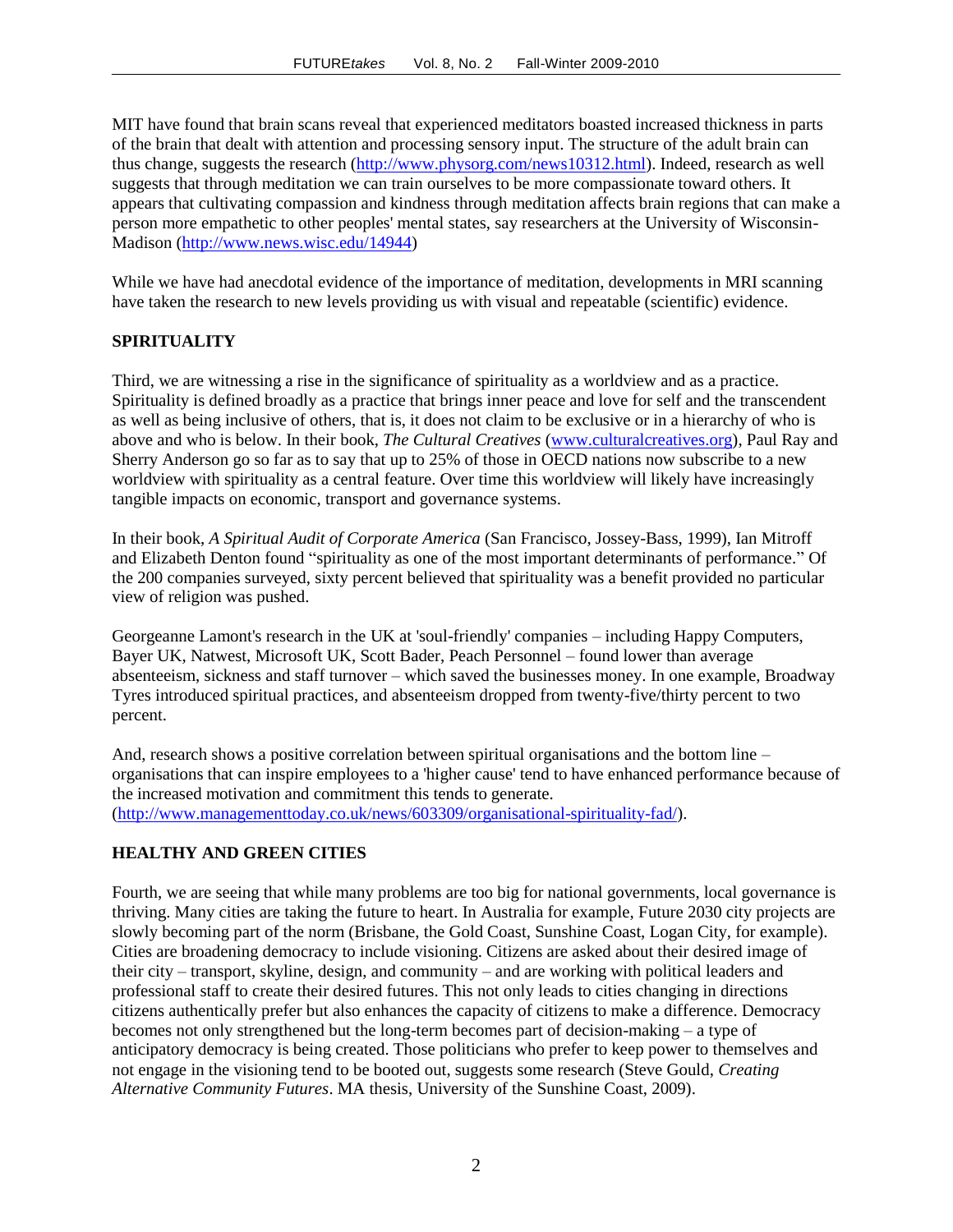And what type of futures do citizens prefer? They tend to want more green (gardens on rooftops, for example), far fewer cars (more public transport), technology embedded in their day-to-day lives – a seamless integration of nature, the built environment and high technologies – and far more community spaces. They want to work from home, and many imagine new community centres where people of different professions can work individually but also share costs (and avoid loneliness). Imagine the savings in transport costs as well as greenhouse gas emissions. And time! Instead of expensive new infrastructure, creating flexible home-work-community-time options could save billions, not to mention no longer being stuck in traffic jams.

On a practical level, solid social science research demonstrates that cities can develop policies that enhance public health. For example in Australia, the Rockhampton 10,000 steps program has attempted to enhance the physical activity of citizens. Given the volumes of epidemiological evidence that show that regular physical activity promotes and improves health in endless ways, active health is a great best buy [\(http://www.abc.net.au/7.30/content/2002/s665906.htm\)](http://www.abc.net.au/7.30/content/2002/s665906.htm).

But it is not just physical health that planners are beginning to consider but psychological health. Research shows that green spaces in a city have a pronounced affect on the emotional health of residents, [\(http://www.sciam.com/blog/60-second-science/post.cfm?id=the-green-space-cure-the-psychologi\)](http://www.sciam.com/blog/60-second-science/post.cfm?id=the-green-space-cure-the-psychologi) and the higher the biodiversity of green spaces, the more benefits. Thus, keeping green spaces helps in promoting physical and mental health. Enhancing green spaces can also reduce drought as there is considerable evidence that the suburban/strip mall model of development blocks billions of gallons of rainwater from seeping through the soil to replenish ground water (Tom Doggett, "Suburban Sprawl Blocks Water, Worsens U.S. Drought," Aug 28, 2002, [www.reuters.com\)](http://www.reuters.com/).

As part of this rethinking of the city, planners are starting to see transport alternatives as being linked to community health. For example, we now know that air pollution is linked to heart disease, that is, clogged roads lead to clogged arteries (the amount of time spent in traffic increases the risk of heart disease) [\(http://www.businessweek.com/lifestyle/content/healthday/624998.html\)](http://www.businessweek.com/lifestyle/content/healthday/624998.html). And if they do not design for health, most likely citizens who have been hospitalized will litigate against city officials for not designing cities for well-being.

#### **NEW MEASUREMENTS**

Fifth, nations, cities, corporations, and non-governmental organizations are creating new ways of measuring their success. While earlier indicators of progress were all about the dollar, now triple bottom line measurements have taken off and will continue to do so in the future. Instead of measuring only the single bottom line of profit, impacts on nature (sustainability) and on society (social inclusion) are becoming increasingly important, even in this financial crisis. One Australia city has even followed the example of Bhutan and developed a Gross National Happiness index [\(http://www.theaustralian.news.com.au/story/0,20867,20983056-7583,00.html\)](http://www.theaustralian.news.com.au/story/0,20867,20983056-7583,00.html).

This enlargement of what counts as the bottom line is occurring because more and more evidence points to the fact that the economy rests on society which rests on nature. All three have to do well for us to survive and thrive, to move toward individual and collective happiness. Focus on one works in the short run, but in the long run having a dynamic balance works best. Even the President of the European Commission, Manuel Barroso, has argued that it is time to go beyond GDP, as this traditional indicator measures only market activity and not well-being. Says Barroso, writing about GDP, "We cannot face the challenges of the future with the tools of the past." [\(http://www.beyond-gdp.eu/download/bgdp-summary](http://www.beyond-gdp.eu/download/bgdp-summary-notes.pdf)[notes.pdf\)](http://www.beyond-gdp.eu/download/bgdp-summary-notes.pdf). Confirming this new approach, Hans-Gert Pöttering, the President of the European Parliament, writes that: "well-being is not just growth; it is also health, environment, spirit and culture."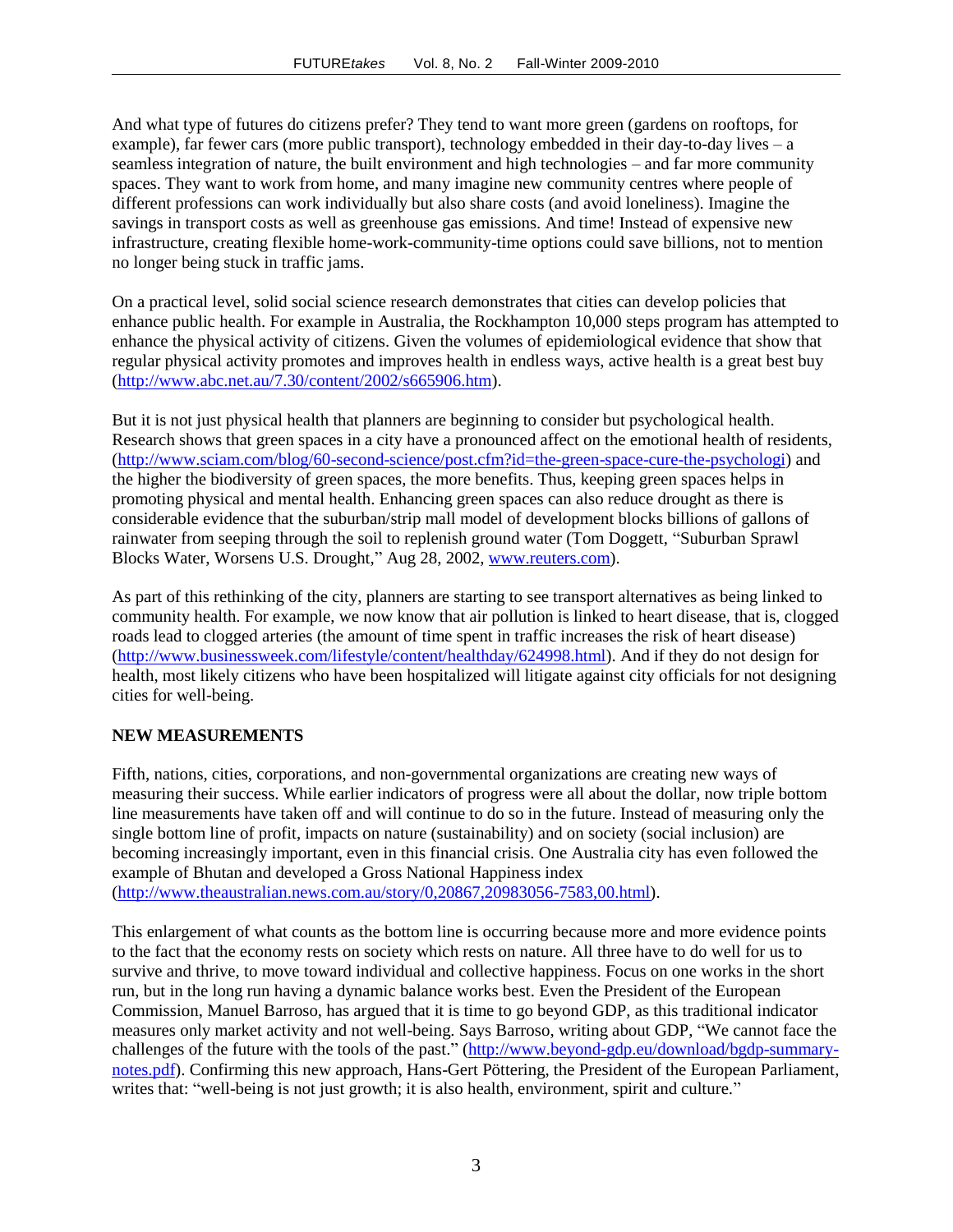[\(http://www.beyond-gdp.eu/download/bgdp-summary-notes.pdf\)](http://www.beyond-gdp.eu/download/bgdp-summary-notes.pdf). There are now even calls for spirituality to become the fourth bottom line [\(http://www.metafuture.org/Articles/spirituality\\_bottom\\_line.htm\)](http://www.metafuture.org/Articles/spirituality_bottom_line.htm).

# **PEER-TO-PEER AND SOCIAL NETWORKING**

Sixth, while there are many benefits of the Information and Communication Technologies revolution, one of the key positive outcomes is the development of peer-to-peer power [\(www.p2pfoundation.net\)](http://www.p2pfoundation.net/). Traditional hierarchical relations – top down models of relating to each other – are being challenged. And while it is far too early to say the dominator model of social relations will disappear in this generation, slowly over time there are indications that there will be far more balance in emerging futures. Hierarchy will become only one of the ways we engage with each other; the role of partnerships (through cooperatives) will continue to increase as new social technologies via the web make that possible. For example, already Wikipedia has challenged traditional modes of knowledge authority. Websites such as kiva.org allow – though at a small level – direct person to person lending. This could have dramatic impacts on the big banks over time. Social peer-to-peer networking also reduces the ability of authoritarian states to use information communication technologies for surveillance benefits. Power moves from rigid hierarchies to far more fluid and socially inventive networks.

With more information available exponentially, the challenge will be to use information about our genome, our inner lives, and our localities in ways that empower and create harmony. New technologies such as the bodybugg and overtime health and eco-bots will help a great deal as they will give us immediate, interactive and tailored information on the futures we wish for (as does the newly invented smart toilet with its likely web links to health providers

<http://www.oprah.com/article/oprahshow/20090305-tows-oz-live-longer/7> - ). Health and eco-bots will be able to help us decide which products to buy (do they fit into my value structure, are they triple or quadruple bottom line), how much and how long to exercise and through social networking, enlist communities of support to help achieve desired futures.

#### **HAPPINESS IS VIRAL**

Seventh, finally, all the good news is infectious. Harvard social scientist Nicholas Christakis and his political-science colleague James Fowler at the University of California at San Diego argue "that emotions can pass among a network of people up to three degrees of separation away, so your joy may be [partly] determined by how cheerful your friends' friends are, even if some of the people in this chain are total strangers to you." This means that health and happiness is not just created by individual behavior but by how they feed into the larger social network (Alice Park, "The Happiness Effect," *Time***,** Dec. 11, 2008). Happiness can be seen as viral. What the Indian mystic P.R. Sarkar has called as the Microvita Effect [\(www.proutcollege.org,](http://www.proutcollege.org/) [www.ru.org\)](http://www.ru.org/).

All this does not mean we should dismiss attempts to transform social injustice, but we need to appreciate how far we have come and focus on ways to improve material, intellectual and spiritual reality. Positive steps forward can create more positive futures, for individuals and for societies.

*Professor Sohail Inayatullah is a political scientist/futurist associated with Tamkang University, Taiwan (Graduate Institute for Futures Studies), University of the Sunshine Coast (Faculty of Arts and Social Sciences), and Prout College (proutcollege.org). He has authored/edited twenty books and CD ROMs, including Youth Futures; Macrohistory and Macrohistorians; Questioning the Future; The Causal Layered Analysis Reader; and The University in Transformation. Inayatullah has authored over 300 refereed journal articles, book chapters and magazine editorials. In addition, he is theme editor (Globalization and World Systems) of the UNESCO Encyclopedia of Life Support Systems and has contributed articles to the Macmillan Encyclopedia of Futures Studies and the Routledge Encyclopedia of*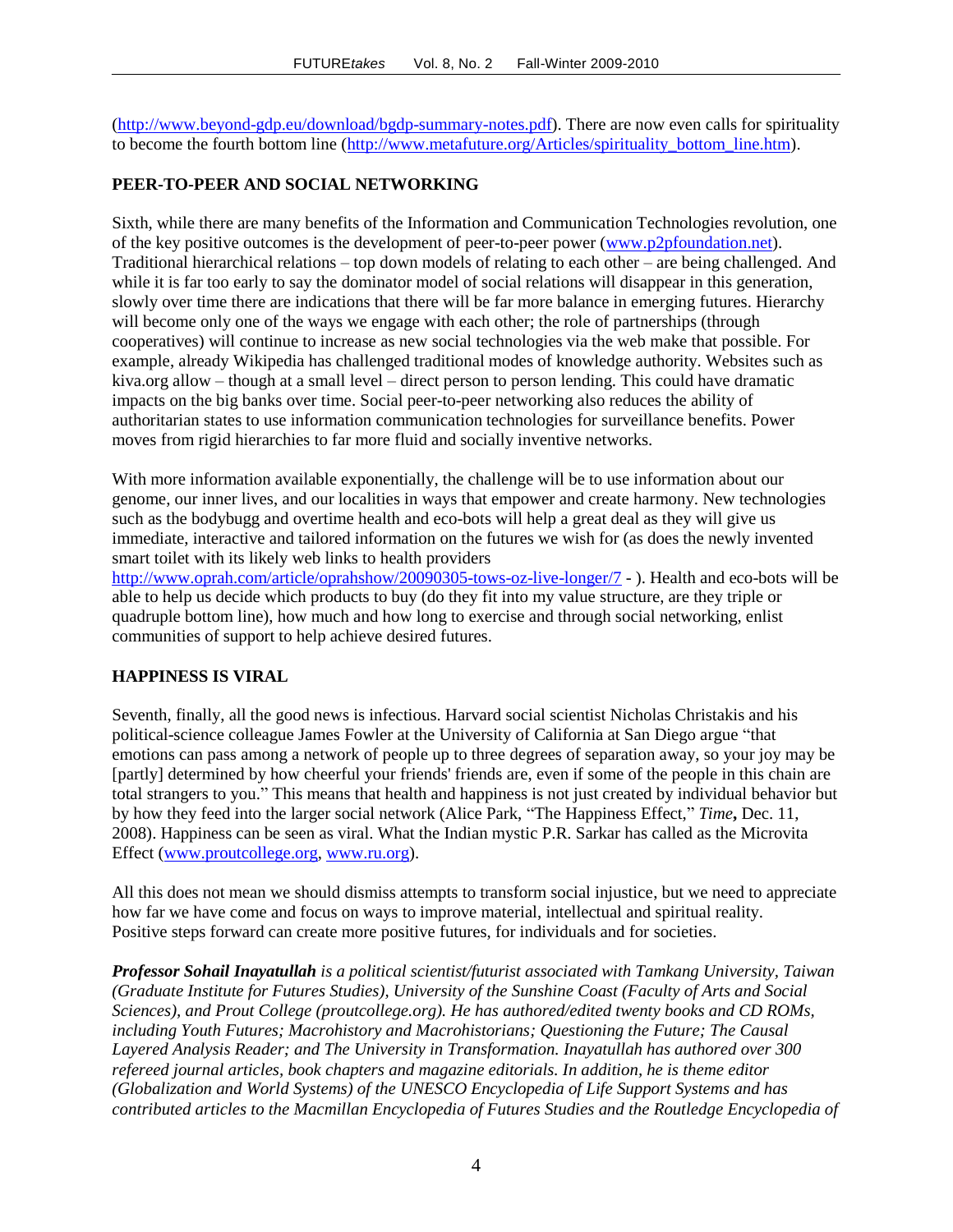*Indian Philosophy. Internationally, among other groups, Professor Inayatullah has presented to the European Commission, UNESCO, the Organisation of the Islamic Conference, APEC, the Thai Capital Markets Academy, the Ministry of Trade and Investment of the Singapore government, the Ministry of Education of the Malaysian government, the European Academic Cooperation Association, University Sains Malaysia, and Ministries of other governments. In Australia, along with presentations to local, state and federal departments of government he has conducted futures workshops for dozens of educational organizations and corporations. He can be contacted at [s.inayatullah@qut.edu.au](mailto:s.inayatullah@qut.edu.au) and his Web site is [www.metafuture.org.](http://www.metafuture.org/)*

# *POINTS FOR THE CLASSROOM (send comments to [forum@futuretakes.org\)](mailto:forum@futuretakes.org):*

- o *One might expect Iyanatullah's discussion of healthy and green cities, meditation, and spirituality to appeal to people who are interested in simpler lifestyles. Other contemporary developments suggest that society and everyday life are becoming more complex. With these points in mind, indicate whether everyday life will be simpler or more complex in your part of the world in 2020, and support your argument.*
- o *Iyanatullah observes that citizens want fewer cars and more public transport. At the same time, the automobile is associated with freedom in various parts of the world, especially in the US. Indeed, it has given people the freedom to live in one place and work in another (and by some accounts has led to the decline of many "company towns"); however, by other accounts it has imposed a time-consuming slavery of its own. What changes can you foresee in living and working patterns, and what will be the "drivers" (pun intended) and enablers?*
- o *In his "new measurements" section, Iyanatullah observes that nations, cities, corporations, and non-government organizations are creating new ways to measure success – ways that extend to impacts on nature, to social impacts, and even to a Gross National Happiness index. In what ways can these new measurements be incorporated into a next-generation utility function? Also, which aspects of happiness are universal and which are culture-specific – and of these aspects, which will prevail in your part of the world in 2020?*
- o *Envisions Iyanatullah, "Power moves from rigid hierarchies to far more fluid and socially inventive networks.*" In what ways will this power shift manifest in various entities that *are commonly regarded as hierarchical – for example, governments, corporations (including factories), healthcare entities and systems, the judiciary, and educational institutions?*
- o *"Peer-to-peer power" is challenging hierarchical models of human interaction, as Iyanatullah and others have pointed out. A concurrent development, also supported by new communications technologies, is the increasing superficiality in communications and indeed in friendships. How different will friendships and social interactions be in 2015 from what they are today, and why?*
- o *As Iyanatullah states, local governance is thriving even as some challenges are too big for national governments. Is the long-term trend toward local governance or toward larger supranational or transnational governing entities? In other words, will it be "fission" or "fusion"?*